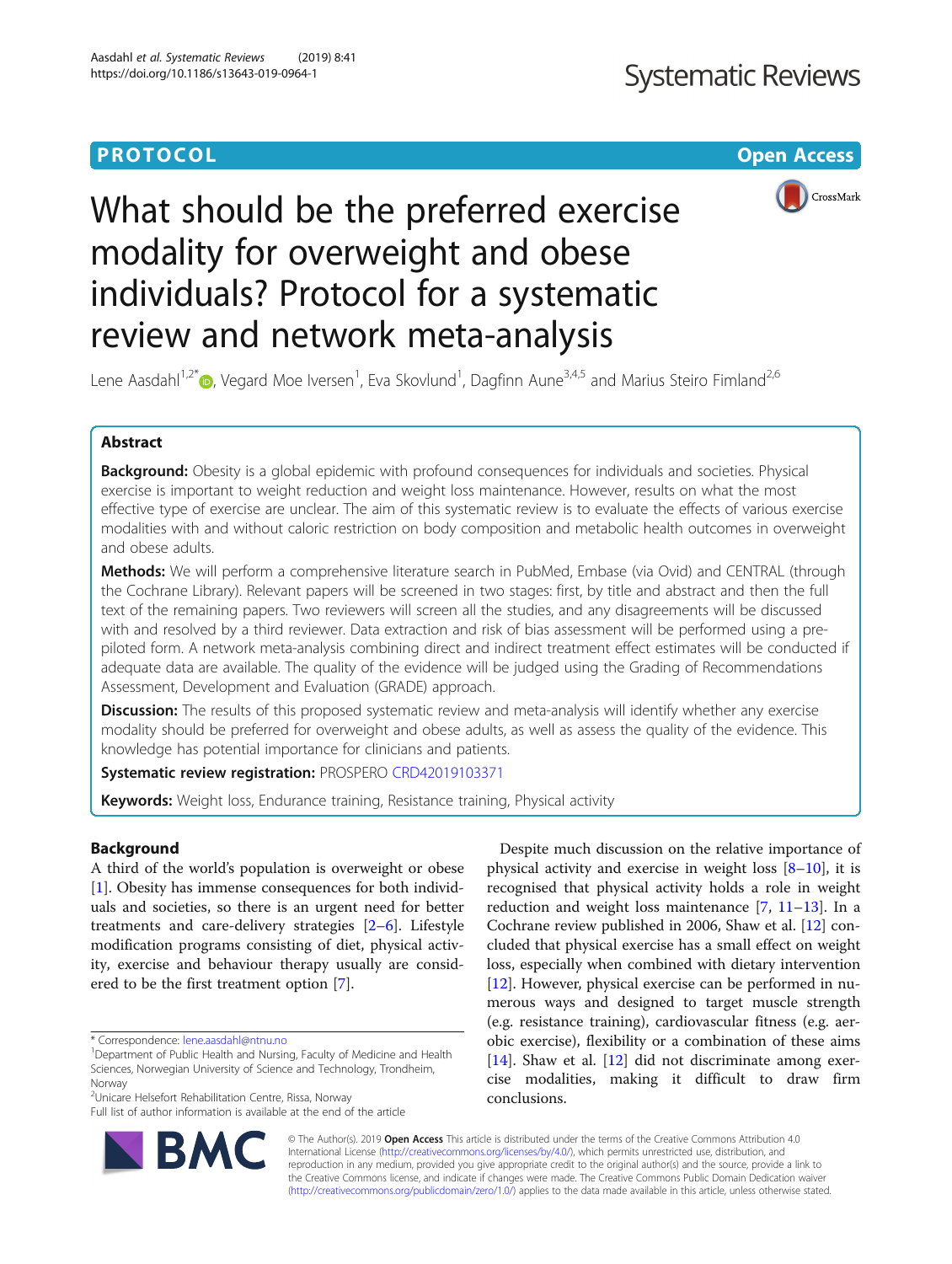In a 2009 position paper, the American College of Sports Medicine recommended more than 150 min of moderate-intensity physical activity per week to achieve modest weight loss and more time for greater weight loss [\[15](#page-4-0)]. It reported that physical activity increases weight loss with modest diet restrictions but not for more severe diet restrictions [\[15](#page-4-0)]. They found no evidence supporting that resistance training induces weight loss but some evidence that resistance training improved body composition (increased lean body mass, reduced body fat). It was also noted that some studies found superior effects from combining resistance training and aerobic exercise compared to aerobic training alone. This finding is in line with the results of a systematic review and network meta-analysis by Schwingshackl et al. [[16\]](#page-4-0) comparing the effects of aerobic exercise, resistance training and a combination of the two on anthropometric and metabolic outcomes. They concluded that combined exercise induces greater weight loss than resistance training alone and a larger increase in lean body mass than aerobic exercise alone [[16\]](#page-4-0). They did not perform separate analyses for diet status but included interventions with a diet applied to all intervention groups. Furthermore, they reported a general risk of bias for all the included studies, but not for the individual studies [\[16\]](#page-4-0). Finally, they did not report an assessment of the strength of the evidence, which is recommended for systematic reviews [\[17](#page-4-0), [18](#page-4-0)].

In a more recent review and meta-analysis, Clark [[19](#page-4-0)] concluded that treatment should emphasise producing high metabolic stress by engaging in progressive resistance training or high-intensity aerobic exercise (> 70% of maximal heart rate). The author found that the combination of diet and exercise is more effective than diet alone at reducing fat mass while retaining fat-free mass, and the largest effect was observed for the combination of diet and resistance training [[19](#page-4-0)]. However, there was no quality assessment of the included studies, and the review excluded studies with participants on pharmacologic treatment for diabetes mellitus type 2, cardiovascular disease or smoking [\[19](#page-4-0)].

In summary, the literature on the effects of various exercise modalities in overweight and obese individuals is unclear. It is also not known whether concurrent caloric restrictions affect the effects of exercise modalities. The research questions the proposed systematic review and network meta-analysis will address, therefore, are the following:

- 1. Is one or more types of exercise more effective than others for overweight and obese adults in terms of body composition and metabolic health outcomes?
- 2. Do the effects of exercise modalities on body composition and metabolic health depend on caloric restriction?

# Methods/design

In line with current recommendations, the objective of this article is to describe the protocol for this systematic review and meta-analysis according to the preferred reporting items for systematic reviews and meta-analysis protocols (Additional file [1:](#page-3-0) PRISMA-P 2015 Guidelines) [[17\]](#page-4-0). The protocol is registered in Prospero, the international prospective register of systematic reviews: CRD42019103371.

### Eligibility criteria

Studies will be selected according to the criteria described as follows.

# Study design

We will include individual and cluster randomised controlled trials (RCTs). We will exclude studies using all other types of study designs.

# **Participants**

We will include studies on overweight (body mass index (BMI)  $\geq$  25 kg/m<sup>2</sup>) and obese (BMI  $\geq$  30 kg/m<sup>2</sup>) human adults (18 years or older). Studies recruiting both adults and children will be included if data are reported separately for adults. We will exclude studies including individuals with severe comorbidities (e.g. cancer and stroke) and pregnant women. Furthermore, we will exclude studies designed to assess physical exercise for individuals who have undergone bariatric surgery and studies evaluating the effects of pharmacological treatments of obesity.

#### Interventions and comparators

The studies of interest will be interventions consisting of different types of exercise: aerobic exercise, resistance training, combined aerobic/resistance training and other types of training (e.g. flexibility training and body–mind training). Interventions must have a minimum duration of 4 weeks and should be at least partly supervised by a training instructor. The comparative arm can be any of the aforementioned exercise types, usual care or advice/ encouragement about physical activity.

# **Outcomes**

The primary outcomes are fat percentage and BMI. The secondary outcomes are body weight, body fat, lean body mass, waist and hip circumference and metabolic risk factors: HDL, LDL, total cholesterol, triglycerides, HOMA-IR, fasting glucose and HbA1C. Maximal/peak oxygen uptake is considered an additional outcome measure.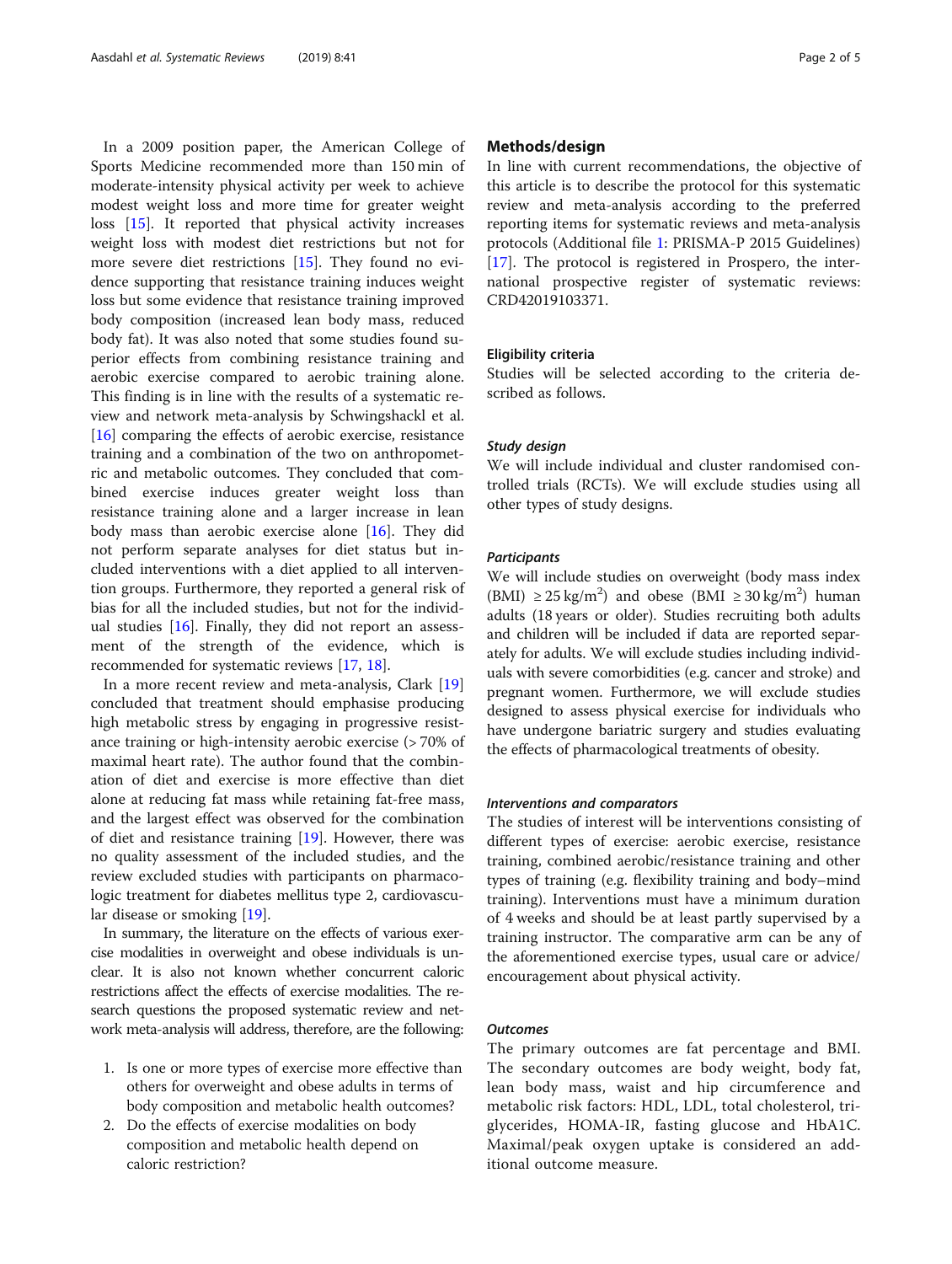# Follow-up times

We anticipate that the study authors will report response rates at various time points. We will subdivide the timing of outcome assessment accordingly:

- 1) Short-term effects: measured at the end of the intervention. This will be the primary time point reported.
- 2) Sustained effects: measured at 12-month follow-up after the intervention or the time point closest to 12 months ( $\pm 2$  months), if adequate data are available.

# **Setting**

There will be no restrictions on the setting.

#### Language

We will only include studies published in English.

# Information sources

A comprehensive computerised search for relevant studies will be performed in the following bibliographic databases: PubMed, Embase (via Ovid) and CENTRAL (through the Cochrane Library). We will search for studies published from 2005 to the present. The Cochrane review by Shaw et al. [[12\]](#page-4-0), published in 2006, contains a literature search through 2005. Their search strategy is similar to ours, so we will search for studies published since 2005. We will also include older studies included in the systematic review by Shaw et al. In addition, we will inspect the reference lists of included studies and other relevant systematic reviews for relevant studies.

#### Search strategies

A research librarian with expertise in systematic review search strategies will help develop the search strategies based on the following domains: overweight/obese and exercise combined with study design. A draft for the PubMed search strategy is available online (Additional file [2\)](#page-3-0). Studies identified in the search will be uploaded to Endnote X9.

#### Study selection

The reviewers will independently screen relevant records through a two-stage process. In the first stage, titles and abstracts will be screened, with the reviewers blinded to each other's selections. Two reviewers will screen each title and abstract, and any disagreements will be discussed with and resolved by a third reviewer. Studies considered not to be relevant will be excluded. For the remaining studies, full-text articles will be obtained. Studies with uncertain relevance to the review will also be further considered in the second stage.

In the second stage, the reviewers will make the final selection based on screening of the full-text articles against the eligibility criteria. As in the first stage, the reviewers will be blinded to each other's selections, and a third reviewer will be involved when disagreements occur. The reasons for excluding studies will be recorded in a flow chart to ensure the transparency of the process.

#### Data extraction

Two reviewers will independently extract data from the included articles. Disagreements will be resolved by discussion with a third independent reviewer. To reduce potential errors, a pre-piloted form will be used to extract data (Additional file [3\)](#page-3-0). We will extract the following data from the included studies, when available:

- 1. General information: authors, country, year of publication, study design and sample source.
- 2. Participants' characteristics: age, gender, BMI and ethnicity.
- 3. Study characteristics: sample size and intervention content and duration.
- 4. Outcomes at the following time points: baseline, any intermediate time points, end of the intervention and end of follow-up data or change scores on the specified outcomes. Time points for measurements and the types of measurement methods (objective/subjective) will also be registered.

#### Risk of bias assessment

Risk of bias will be assessed using the Cochrane risk of bias tool as outlined in Cochrane Handbook for Systematic Reviews of Interventions [[20](#page-4-0), [21](#page-4-0)], which recommends reporting on the following: (1) selection bias: sequence generation and allocation concealment, (2) performance bias: blinding of participants and personnel and other potential threats to validity, (3) detection bias: blinding of outcome assessment and other potential threats to validity, (4) attrition bias: incomplete outcome data and (5) reporting bias: selective outcome reporting. Each potential source for risk of bias will be assessed as high, low or unclear, and the ratings and the justifications will be presented in a table. Two independent reviewers will assess each study, and disagreements will be discussed with and resolved by a third independent author when necessary.

### Data analyses

The results of the data extraction and risk of bias assessment will be summarised in tables. It is unlikely that all the exercise modalities will be compared directly, so we will perform network meta-analysis if the assumptions are met (between-study homogeneity, transitivity and coherence across treatment comparisons) [\[22\]](#page-4-0). Network meta-analysis combines both the direct and the indirect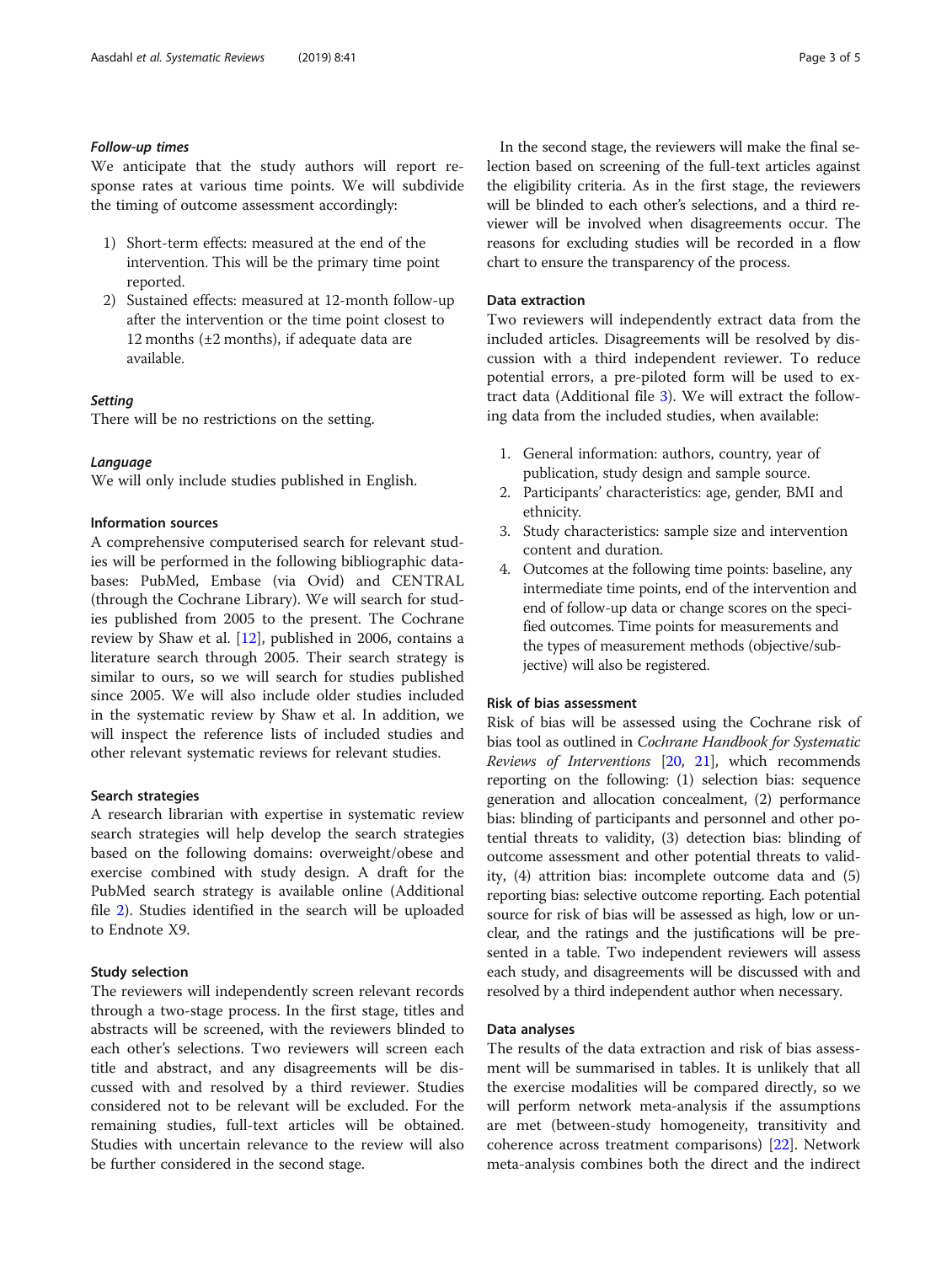<span id="page-3-0"></span>evidence from different studies. The main analysis will be restricted to studies with low risk of bias. We will perform network meta-regression and subgroup analyses for gender, BMI (overweight and obese), intervention duration and amount of exercise in the interventions.

In addition, the following pair-wise comparisons are planned: endurance training vs resistance training; endurance training vs combined resistance and endurance training; and resistance training vs combined resistance and endurance training. The analyses will be stratified according to whether the participants have restricted caloric intake. If there are sufficient homogenous studies including body–mind training, they will also be compared to endurance training and strength training. We will perform meta-regression and subgroup analyses for the same variables as described in the network meta-analyses.

For continuous data, we will use the mean difference with 95% confidence intervals or the standardised mean difference with 95% confidence intervals if studies measure the same outcomes using different measurement scales. We will use change-from-baseline data or final value scores if change data are not available. We will perform sensitivity analyses stratified according to the risk of bias and analyses including all studies.

In the case of missing data, we will attempt to contact the authors to obtain the relevant missing data. We will also do so when the authors only present effect estimates for measures other than the mean values. All the missing data will be recorded. Small-study bias, such as publication bias, will be examined with the Eggers test and contour-enhanced funnel plots [[23](#page-4-0)]. Heterogeneity will be assessed by graphically inspecting the confidence intervals for the individual studies, along with chi-squared test and the  $I^2$  [\[24\]](#page-4-0). The analyses will be performed as outlined in the Cochrane Handbook for Systematic Reviews of Interventions [[21\]](#page-4-0).

## Assessment of the strength of the evidence

The quality of the evidence for the main outcomes (fat percentage and BMI) will be judged using the Grading of Recommendations Assessment, Development and Evaluation (GRADE) working group methodology. The following factors will be assessed: risk of bias, consistency (heterogeneity or variability in the results), directness (direct or indirect comparison of interventions and differences in populations, interventions and comparators), precision and publication bias [[25](#page-4-0)]. Other domains considered to be appropriate will also be included. As described in the GRADE approach, the quality will be judged as high (further research is very unlikely to change confidence in the estimated effect), moderate (further research is likely to have significant impacts on confidence in the estimated effect and may change the estimate), low (further research is very likely

to have significant impacts on confidence in the estimated effect and is likely to change the estimate) or very low (any estimates of effect are very uncertain) [[25,](#page-4-0) [26\]](#page-4-0).

# **Discussion**

Obesity is a growing worldwide epidemic, and effective interventions are needed. Physical exercise is recognised as an important component in weight reduction and weight loss maintenance. We expect that in this systematic review, we will be able to identify whether certain exercise modalities with and without caloric restriction are more effective than others at improving body composition and metabolic health outcomes in overweight and obese adults.

The major strengths of this systematic review are the detailed protocol and search strategy developed with the help of an experienced research librarian. Prior reviews have generated unclear results on whether certain exercise modalities should be preferred. In addition, few systematic reviews have assessed the quality of studies in this area. In this review, we plan to conduct risk of bias assessment and perform network meta-analysis on only studies with low risk of bias. A potential problem is a loss of precision when excluding studies with high and unclear risk of bias. However, we contend that reduced bias is more important than precision. Nevertheless, we will perform sensitivity analyses stratified according to risk of bias and analyses including all studies. Another strength of this systematic review is the plan to present summary assessments using the GRADE approach to rate the quality of evidence, which offers transparent reporting that might help clinicians, patients and policy makers interpret the results. A limitation of this systematic review is the inclusion of only studies published in English, which might introduce bias. However, according to the Cochrane Handbook for Systematic Reviews for Interventions [[21](#page-4-0)], the extent and effects of language bias might be diminished by a recent shift towards more studies published in English.

# Additional files

[Additional file 1:](https://doi.org/10.1186/s13643-019-0964-1) PRISMA-P 2015 checklist. (DOCX 29 kb) [Additional file 2:](https://doi.org/10.1186/s13643-019-0964-1) Draft for the PubMed search strategy. (DOCX 12 kb) [Additional file 3:](https://doi.org/10.1186/s13643-019-0964-1) Data extraction form. (DOCX 23 kb)

#### Abbreviations

BMI: Body mass index; GRADE: Grading of Recommendations Assessment, Development and Evaluation

#### Acknowledgements

The authors would like to thank research librarian Ingrid Riphagen for helping develop the search strategies.